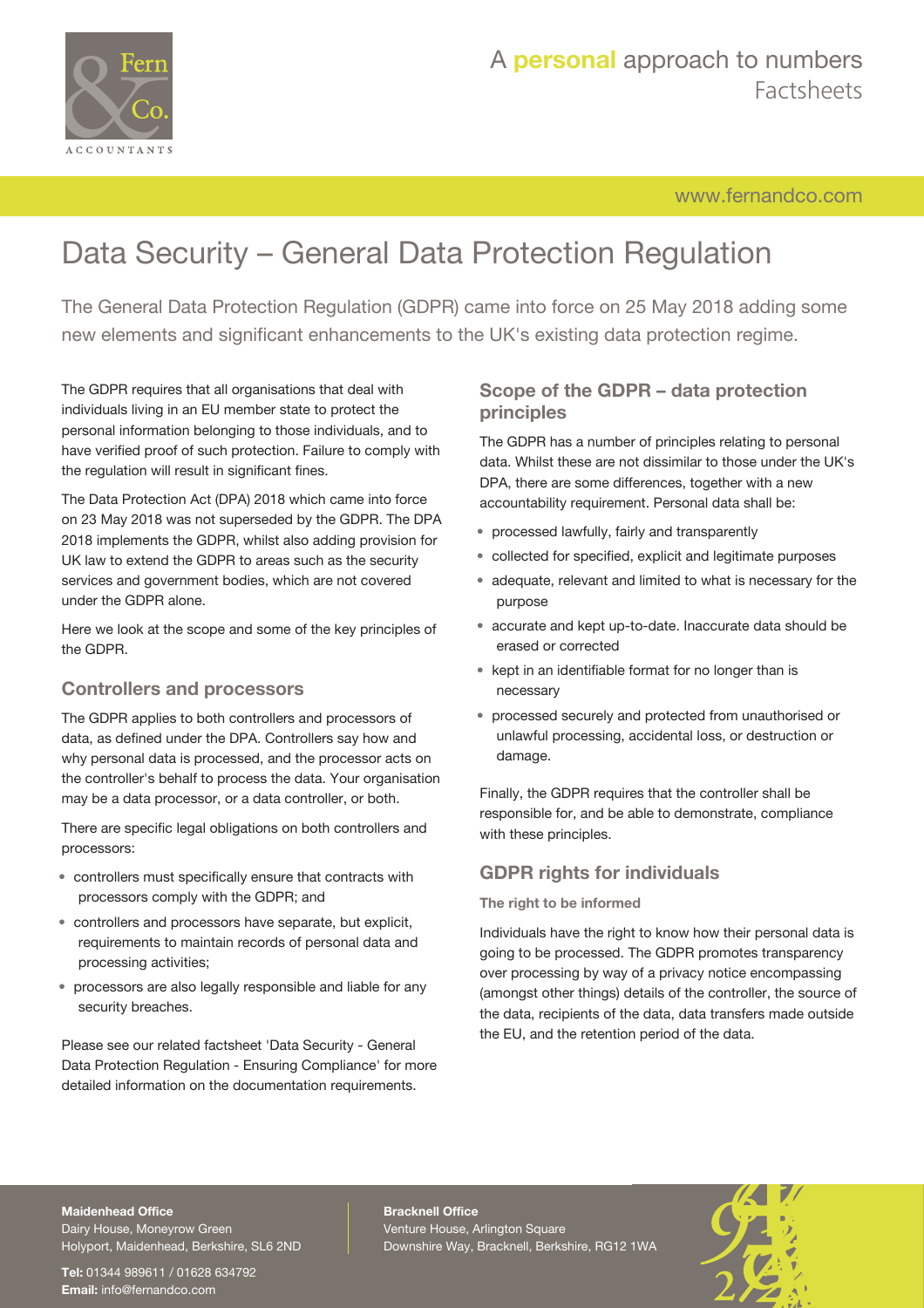

## A **personal** approach to numbers Factsheets

## [www.fernandco.com](http://www.fernandco.com)

**The right of access (subject access request)**

Individuals have the right to obtain confirmation that their data is being processed, access to their personal data, and other information, such as that provided in a privacy notice.

The maximum amount of time allowed to deal with a subject access request has been reduced from 40 to 30 days under the GDPR, and the right to charge a subject access fee has been removed, unless the request is unfounded, excessive or repetitive.

#### **The right to rectification**

Individuals have the right to have inaccurate or incomplete personal data rectified. This must also include personal data which is shared or given to third parties.

#### **The right to erasure**

Individuals have the right to request the deletion or removal of personal data where there is no compelling reason for its continued processing. Again, this must also include personal data that is shared or given to third parties.

It is important to note that there are extra requirements when the request relates to a child.

There are some exceptions to the right to erasure, such as where data is held to comply with a legal obligation.

#### **The right to restrict processing**

Individuals have the right to restrict the processing of personal data. In these circumstances the personal data can be stored, but not processed.

#### **The right to data portability**

Individuals have the right to obtain and reuse their personal data across different services. It allows them to move, copy or transfer personal data. Personal data must be provided in a structured machine-readable format (such as.csv).

#### **The right to object**

Individuals have the right to object to the processing of personal data. Processing must stop immediately unless there are 'compelling' legitimate grounds for the processing, or if processing is for the establishment, exercise or defence of legal claims.

**Rights in relation to automated decision making and profiling**

Individuals have the right to ensure that safeguards are in place to protect against the risk of damaging decisions being taken without human intervention. This also extends to the safeguarding of personal data used for profiling purposes.

### **Accountability and governance**

The GDPR contains the principle of accountability, which requires that appropriate governance measures are in place. Organisations therefore need to:

- implement measures that meet the principles of data protection
- document policies and procedures in relation to the storage and processing of personal data (Please see our related factsheet 'Data Security - General Data Protection Regulation - Ensuring Compliance' for more detailed information on the documentation requirements.)
- implement technical and organisational measures to ensure and demonstrate compliance
- appoint a data protection officer where necessary (also see below)
- certain types of organisations, such as public authorities, must appoint a data protection officer
- organisations which perform particular types of processing (large scale monitoring of individuals, or large scale processing of special categories of data, or data relating to criminal convictions and offences) must also appoint a data protection officer.

#### **Conditions for consent**

## **Maidenhead Office**

Dairy House, Moneyrow Green Holyport, Maidenhead, Berkshire, SL6 2ND

**Tel:** 01344 989611 / 01628 634792 **Email:** [info@fernandco.com](mailto:info@fernandco.com)

**Bracknell Office** Venture House, Arlington Square Downshire Way, Bracknell, Berkshire, RG12 1WA